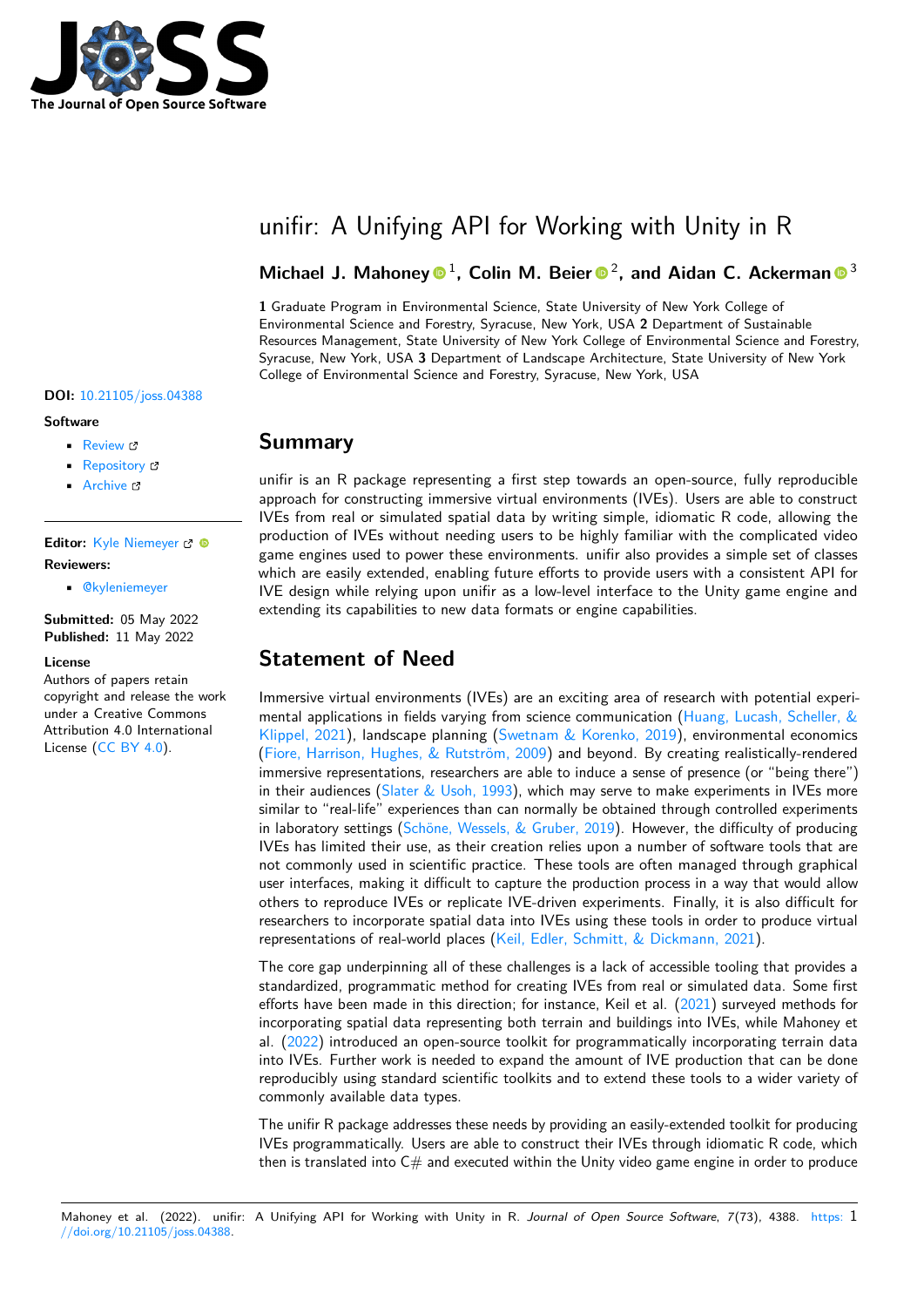

IVEs in a fast, reproducible manner. By encoding all of the decisions involved in building a scene in standard R and  $C\#$  code, unifir hopes to improve the openness and interoperability of IVE development and make these powerful tools more accessible across a broad swath of research domains.

## **Package Overview**

unifir is an open-source toolkit for producing IVEs within the Unity video game engine from simple R programs. To do this, it provides users with methods for creating and manipulating "scripts" (objects of the class unifir\_script), which are sequential lists of instructions and dependencies for producing IVEs. These "scripts" are themselves composed of "props" (objects of the class unifir\_prop), which are individual self-contained instructions for how to accomplish some outcome, such as adding 3D models or cameras to the IVE (potentially specifying their positions using spatial data), creating terrain surfaces from standard raster formats, or changing what sets of objects are displayed on opening the Unity engine. Additional functions provide a small set of permissively-licensed 3D models that can be easily incorporated into the produced IVEs. Users sequentially add props to their scripts, with the order props are added to the script determining the order they'll be executed upon IVE construction. Because unifir allows users to write scripts entirely in R, while Unity is only capable of executing  $C\#$ , these props both provide a method for users to provide inputs in R and specify how those inputs will be translated into a  $C#$  program. Upon the user executing a script, unifir translates each prop with its inputs into  $C#$  code, opens or creates a Unity project, and executes the resulting  $C#$  script inside of the project to produce an IVE.

Due to this straightforward structure, extending unifir is relatively easy. New props only need to provide an interface for accepting user input and instructions for translating that input into  $C#$  code, and otherwise can rely upon unifir for all interaction with the Unity engine. Methods for constructing new prop functions are included as part of the package. Advanced methods also allow props to use reflective programming and manipulate other props attached to the same script, a feature used in the base package to improve the efficiency of generated  $C#$  by eliminating redundant processes. The intention is for unifir to provide a unifying framework for interacting with Unity from R, providing a standard API for a growing suite of tools for producing IVEs in an open and reproducible manner.

## **Acknowledgements**

This work was supported by the State University of New York via the ESF Pathways to Net Zero Carbon initiative.